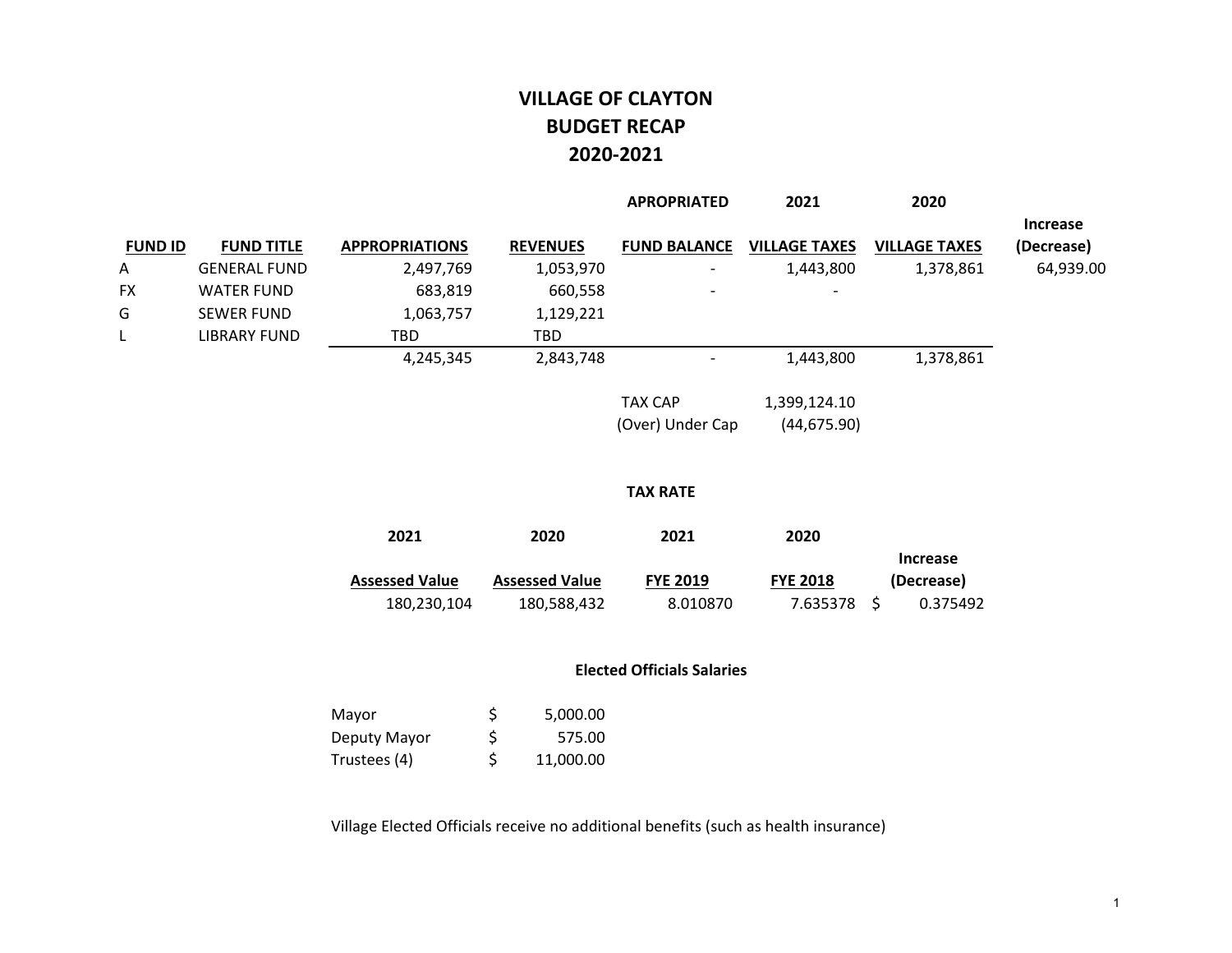|            |                                   |                   |                   |                   | <b>ADOPTED</b>           | <b>TENTATIVE</b>  | 2020 Budget              |
|------------|-----------------------------------|-------------------|-------------------|-------------------|--------------------------|-------------------|--------------------------|
|            |                                   | <b>ACTUAL FYE</b> | <b>ACTUAL FYE</b> | <b>ACTUAL FYE</b> | <b>BUDGET FYE</b>        | <b>BUDGET FYE</b> | vs. 2021                 |
|            | FOR 2019-2020                     | 2017              | 2018              | 2019              | 2020                     | 2021              | <b>Tentative</b>         |
|            | <b>GENERAL BUDGET (A0)</b>        |                   |                   |                   |                          |                   |                          |
| A01001.000 | <b>PROPERTY TAXES</b>             | 1,176,976         | 1,195,311         | 1,275,555         | 1,378,861                | 1,443,800         | 64,939                   |
| A01080.001 | PILOT (1000 Islands Harbor Hotel) | 15,943            |                   |                   | 15,493                   | 30,986            | 15,493                   |
| A01081.000 | PILOT (SR. CITIZEN)               | 6,875             | 23,268            | 22,818            | 7,325                    | 7,325             |                          |
| A01090.000 | <b>INTEREST ON TAXES</b>          | 6,980             | 4,580             | 19,237            | 5,000                    | 3,000             | (2,000)                  |
| A01120.000 | <b>SALES TAX</b>                  | 565,672           | 593,875           | 591,889           | 580,000                  | 580,000           | $\overline{\phantom{a}}$ |
| A01130.000 | UTILITIES GROSS TAX               | 17,844            | 29,460            | 17,656            | 17,500                   | 17,500.00         | $\overline{a}$           |
| A01113.000 | <b>OCCUPANCY TAX</b>              |                   |                   |                   | 14,667                   | 15,000.00         | 333                      |
| A01170.000 | <b>FRANCHISE TAX</b>              | 30,670            | 32,288            | 27,061            | 32,500                   | 27,000            | (5,500)                  |
| A01255.000 | <b>CLERK FEES</b>                 | 1,029             | 1,100             | 765               | 1,000                    | 500               | (500)                    |
| A01520.000 | <b>POLICE</b>                     | 41                | 82                | 11                | 100                      | 50                | (50)                     |
| A01710.000 | DPW (SIDEWALKS)                   |                   | 1,055             |                   | 6,000                    | 2,500             | (3,500)                  |
| A01740.000 | <b>PARKING METERS</b>             | 51,411            | 45,686            | 51,012            | 52,500                   |                   | (52, 500)                |
| A02040.000 | OTHER CULTURE & RECREATION INCOME | 39,964            | 37,588            | 42,852            | 48,500                   | 35,000            | (13,500)                 |
| A02110.000 | <b>ZONING FEES</b>                | 8,018             | 4,163             | 6,672             | 6,000                    | 2,500             | (3,500)                  |
| A02115.000 | <b>PLANNING FEES</b>              | 2,970             | 1,470             | 840               | 2,500                    | 500               | (2,000)                  |
| A02210.000 | GEN. SERVICES, OTHER GOV'T        | 2,722             | 11,875            | 20,011            | 8,097                    | 8,000             | (97)                     |
| A02302.000 | SNOW REMOVAL/DOT                  | 19,334            |                   | 21,594            | 19,335                   | 19,335            |                          |
| A02401.000 | <b>INTEREST</b>                   | 272               | 403               | 664               | 50                       | 200               | 150                      |
| A02410.000 | <b>RENTAL OF PROPERTY</b>         | 1,200             |                   |                   |                          |                   |                          |
| A02530.000 | <b>GAMES OF CHANCE</b>            | 75                | 75                | 75                | 50                       | $\overline{a}$    | (50)                     |
| A02545.000 | <b>REFUSE LICENSES</b>            | 450               | 150               |                   | 450                      |                   | (450)                    |
| A02550.000 | LICENSES/OTHER                    |                   | 400               | 200               | 200                      |                   | (200)                    |
| A02560.000 | <b>STREET OPENINGS</b>            | 50                | 100               | 100               | $\overline{\phantom{a}}$ |                   | $\overline{\phantom{a}}$ |
| A02610.000 | <b>FINES &amp; FORFEITS</b>       | 8,095             | 6,520             | 2,354             | 7,500                    | 7,500.00          | $\overline{a}$           |
| A02650.000 | <b>SALE OF SCRAP</b>              | 1,520             |                   |                   | 1,500                    |                   | (1,500)                  |
| A02665.000 | <b>SALE OF PROPERTY</b>           | 500               | 3,626             |                   | 2,000                    |                   | (2,000)                  |
| A02701.000 | <b>REFUND PRIOR YRS EXP</b>       | 524               | 31                | 6,889             |                          |                   |                          |
| A02705.000 | <b>DONATIONS</b>                  | 1,995             | 11,457            | 7,830             | 2,000                    | 2,000             |                          |
| A02770.000 | UNCLASSIFIED                      | 1,232             |                   | 108               | 6,000                    |                   | (6,000)                  |
| A02801.000 | <b>INTERFUND REVENUES</b>         |                   | 130,222           | 116,760           | 103,870                  | 83,986            | (19, 884)                |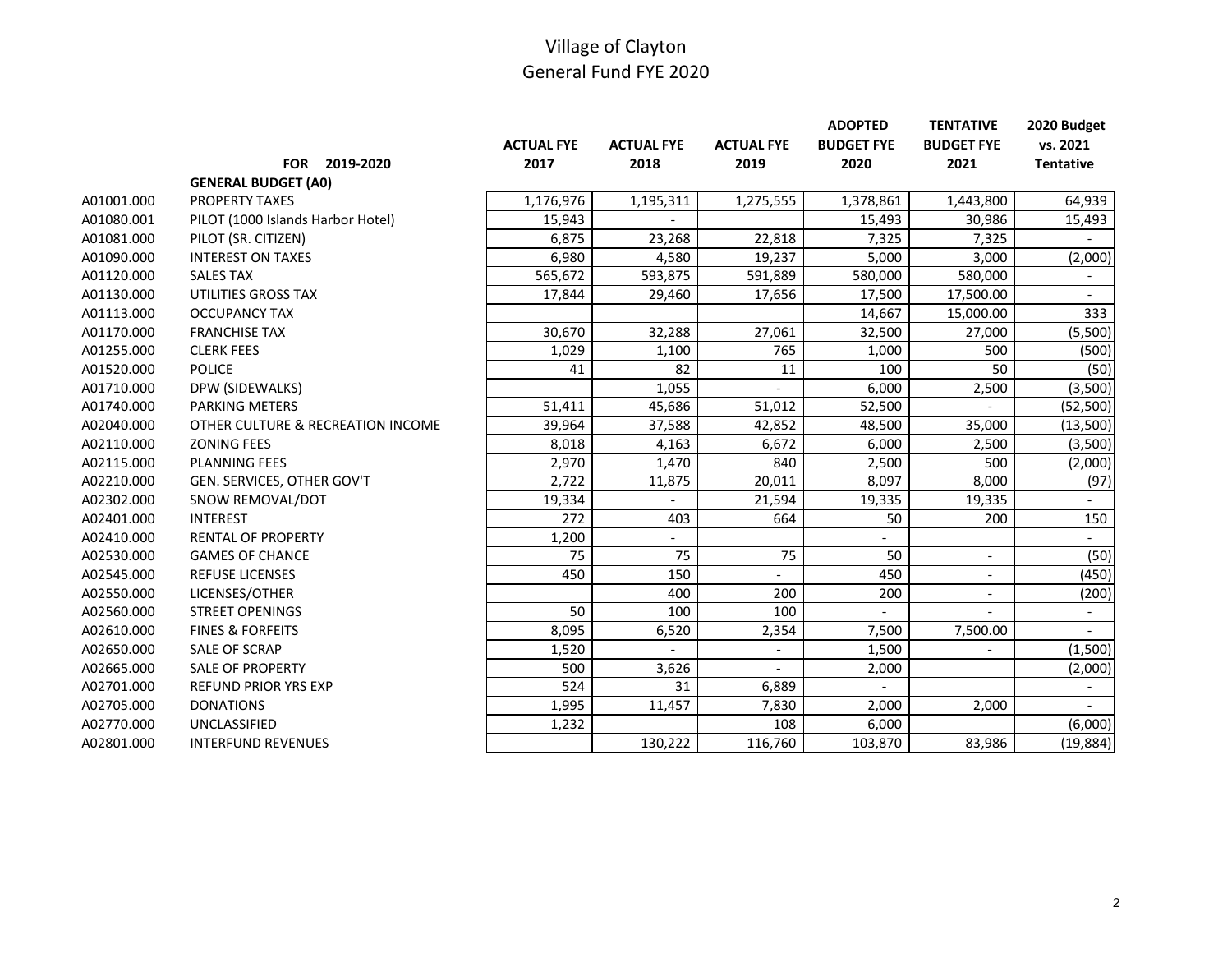|            |                                   |                   |                   |                   | <b>ADOPTED</b>    | <b>TENTATIVE</b>  | 2020 Budget              |
|------------|-----------------------------------|-------------------|-------------------|-------------------|-------------------|-------------------|--------------------------|
|            |                                   | <b>ACTUAL FYE</b> | <b>ACTUAL FYE</b> | <b>ACTUAL FYE</b> | <b>BUDGET FYE</b> | <b>BUDGET FYE</b> | vs. 2021                 |
|            | FOR 2019-2020                     | 2017              | 2018              | 2019              | 2020              | 2021              | <b>Tentative</b>         |
| A03001.000 | STATE AID (AIM-PER CAPITA)        | 14,199            | 13,992            | 34,119            | 12,088            | 12,088            |                          |
| A03005.000 | <b>MORTGAGE TAX</b>               | 13,053            | 13,134            | 17,912            | 12,000            | 12,000            |                          |
| A03501.000 | <b>CHIPS</b>                      | 31,808            | 40,616            | 41,267            | 114,000           | 187,000           | 73,000                   |
| A05031.000 | <b>INTERFUND TRANSFER</b>         |                   |                   |                   |                   |                   |                          |
| A05999.000 | <b>AUB</b>                        |                   |                   |                   |                   |                   |                          |
|            | <b>TOTAL FOR REVENUE</b>          | 2,021,422         | 2,202,525         | 2,326,251         | 2,457,086         | 2,497,770         | 40,684                   |
|            | <b>APPROPRIATIONS</b>             |                   |                   |                   |                   |                   |                          |
| A01010.100 | <b>BOARD OF TRUSTEES/PER SERV</b> | 11,000            | 11,000            | 11,144            | 11,000            | 11,000            |                          |
| A01010.400 | BOARD OF TRUSTEES/CONTRACTUAL     | 1,251             | 136               | 193               | 500               |                   | (500)                    |
| A01110.101 | JUSTICE/PER SERV                  | 7,477             | 7,477             | 7,477             | 7,627             | 7,477             | (150)                    |
| A01110.400 | JUSTICE/CONTR                     | 12,030            | 10,073            | 10,803            | 10,000            | 10,000            |                          |
| A01210.101 | MAYOR/PER SERV                    | 5,575             | 5,575             | 5,431             | 5,000             | 5,000             | $\blacksquare$           |
| A01210.102 | DEPUTY MAYOR/PER SERV             |                   |                   |                   | 575               | 575               | $\overline{\phantom{a}}$ |
| A01210.400 | MAYOR/CONTR                       | 508               | 349               | 50                | 500               | 500               | $\overline{\phantom{a}}$ |
| A01320.400 | <b>AUDITOR</b>                    |                   |                   |                   | 3,667             | 5,000             | 1,333                    |
| A01325.100 | CLERK/TREAS-PERSONAL SERVICES     | 118,702           | 116,808           | 126,229           | 96,213            | 90,175            | (6,038)                  |
| A01325.200 | CLERK/TREAS-EQUIPMENT             | 285               |                   | 66,852            |                   |                   |                          |
| A01325.400 | CLERK/CONTRACTUAL                 | 37,692            | 57,229            |                   | 55,500            | 52,000            | (3,500)                  |
| A01420.400 | LEGAL/CONTR                       | 8,881             | 13,738            | 15,292            | 10,000            | 20,000            | 10,000                   |
| A01450.400 | <b>ELECTIONS-CONTR</b>            | 428               |                   |                   | 500               |                   | (500)                    |
| A01460.400 | RECORDS MNGMNT/SARA CONTR         | 1,049             | 38                | 107               | 1,500             | 1,500             |                          |
| A01620.100 | BUILDINGS, PERSONAL SERV          | 9,840             | 3,834             | 1,391             | 28,990            | 2,465             | (26, 525)                |
| A01620.400 | <b>BUILDINGS, CONTR</b>           | 38,679            | 41,349            | 26,988            | 31,395            | 30,000            | (1, 395)                 |
| A01910.400 | <b>INSURANCE</b>                  | 16,898            | 19,068            | 25,700            | 27,000            | 27,000            |                          |
| A01920.400 | <b>NYCOM DUES</b>                 | 1,225             | 1,225             | 1,225             | 1,225             | 1,225             | $\overline{\phantom{a}}$ |
| A01989.400 | OTHER GENERAL GOVT SUPPORT, CONTR | 15,022            | 3,418             | 9,686             | 5,000             | 5,000             | $\overline{\phantom{a}}$ |
| A01990.400 | <b>CONTINGENCY</b>                |                   |                   |                   |                   |                   | $\blacksquare$           |
| A03120.100 | POLICE-PERSONAL SERVICES          | 226,041           | 262,208           | 223,196           | 248,712           | 239,505           | (9, 207)                 |
| A03120.200 | POLICE-EQUIP                      |                   | 6,509             | 359               |                   | 10,000            | 10,000                   |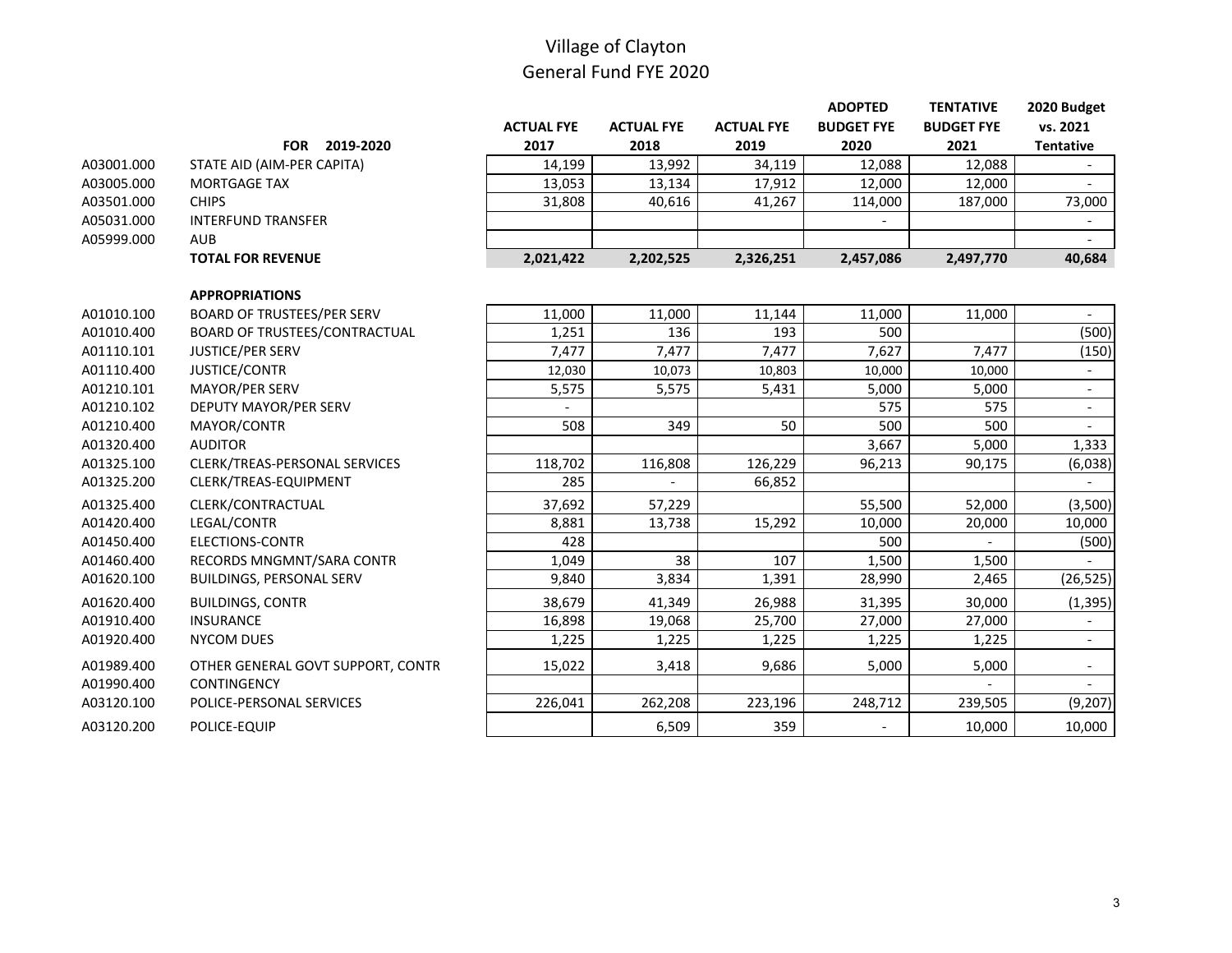|            |                                     |                   |                   |                          | <b>ADOPTED</b>      | <b>TENTATIVE</b>  | 2020 Budget              |
|------------|-------------------------------------|-------------------|-------------------|--------------------------|---------------------|-------------------|--------------------------|
|            |                                     | <b>ACTUAL FYE</b> | <b>ACTUAL FYE</b> | <b>ACTUAL FYE</b>        | <b>BUDGET FYE</b>   | <b>BUDGET FYE</b> | vs. 2021                 |
|            | FOR 2019-2020                       | 2017              | 2018              | 2019                     | 2020                | 2021              | <b>Tentative</b>         |
| A03120.400 | POLICE, CONTR                       | 16,582            | 13,367            | 17,714                   |                     | 15,000            | 15,000                   |
| A03320.100 | PARKING-PER SERV/METERS             | 13,861            | 15,769            | 9,588                    | 14,628              | 8,836             | (5, 792)                 |
| A03320.400 | PARKING-CONTR/OTHER                 | 1,683             | 638               | 306                      |                     |                   | $\overline{\phantom{a}}$ |
| A03510.100 | ANIMAL CONTROL-PER SERV             | 3,013             | 1,500             |                          |                     |                   | $\overline{\phantom{a}}$ |
| A03510.400 | ANIMAL CONTROL-CONTR                | 207               | 110               |                          |                     |                   | $\overline{a}$           |
| A05010.100 | DPW ADMIN-PERSONAL SERVICES         | 58,782            | 60,659            | 61,778                   | 62,934              | 63,118            | 184                      |
| A05010.400 | DPW ADMINCONTRACTUAL                | 2,904             | 167               |                          |                     |                   |                          |
| A05110.100 | <b>DPW-PERSONAL SERVICES</b>        | 258,097           | 287,328           | 286,801                  | 283,780             | 270,848           | (12, 932)                |
| A05110.200 | DPW-EQUIPMENT                       | 13,368            | 13,337            | 80,747                   | 39,066              | 10,418            | (28, 648)                |
| A05110.400 | MAINTENANCE OF STREETS, CONTR       | 183,287           | 180,454           | 130,444                  | 153,250             | 144,353           | (8, 897)                 |
| A05112.200 | PERM IMPROVE HIGHWAY, CAP OUTLAY    |                   | 40,616            | 41,267                   | 114,000             | 187,000           | 73,000                   |
| A05182.400 | <b>STREET LIGHTING</b>              | 28,952            | 32,598            | 33,502                   | 33,000              | 33,000            |                          |
| A05410.400 | SIDEWALKS/CONTRACTUAL               | 5,507             | 6,395             | 2,854                    | 6,000               | 2,500             | (3,500)                  |
| A06410.400 | PUBLICITY - CONTRACTUAL             | 46,720            | 46,786            | 46,814                   | $\overline{47,000}$ | 47,000            |                          |
| A07140.100 | PARKS-PERSONAL SERVICES             | 3,509             | 7,521             | 5,698                    | 5,739               | 9,399             | 3,660                    |
| A07140.200 | PARKS-EQUIPMENT                     |                   | 5,990             |                          | 4,432               | 2,432             | (2,000)                  |
| A07140.400 | PLAYGR & REC CENTERS, CONTR         | 20,311            | 22,264            | 25,371                   | 22,550              | 22,550            |                          |
| A07180.100 | SPECIAL REC FACILITIES - PERSONAL   | 44,602            | 44,855            | 56,172                   | 41,250              | 34,756            | (6, 494)                 |
| A07180.400 | SPECIAL REC FACILITES - CONTRACTUAL | 67,424            | 25,169            | 38,833                   | 38,000              | 30,000            | (8,000)                  |
| A07320.400 | YOUTH-CONTRACTUAL                   | 9,000             | 9,000             | 9,000                    | 9,000               | 9,000             | $\blacksquare$           |
| A07510.100 | <b>HISTORIAN-PER SERV</b>           | 2,629             | 2,629             | 1,972                    | 2,682               | 2,629             | (53)                     |
| A07620.400 | PAYNTER SR. CENTER - CONTR          | 8,837             | 8,483             | 8,258                    | 8,900               | 8,900             |                          |
| A08010.400 | ZONING-IMA W/TOWN                   | 49,577            | 43,275            | 41,876                   | 20,000              | 20,000            | $\overline{\phantom{a}}$ |
| A08020.400 | PLANNING-IMA W/TOWN                 | 4,000             | 2,565             | 2,334                    | 4,000               | 4,000             | $\overline{a}$           |
| A08140.100 | STORMWATER DRAINS-PER SERV/DPW      | 3,355             | 2,828             | 4,578                    | 3,217               | 3,493             | 276                      |
| A08140.400 | STORMWATER DRAINS-CONTR             | 1,380             | 428               | 1,043                    | 1,500               | 1,500             | $\blacksquare$           |
| A08160.400 | <b>REFUSE-CONTR</b>                 | 1,364             | 716               | 1,472                    | 1,000               | 1,000             | $\overline{a}$           |
| A08510.400 | <b>COMMUNITY BEAUTIFICATION</b>     | 1,872             | 1,873             | 2,636                    | 3,000               | 2,000             | (1,000)                  |
| A08560.437 | <b>SHADE TREES</b>                  |                   | $\overline{275}$  | 8,375                    | 5,000               | 5,000             |                          |
|            | <b>DEPARTMENT TOTALS</b>            | 1,363,406         | 1,437,629         | 1,451,556                | 1,468,832           | 1,457,155         | (11, 677)                |
|            | <b>EMPLOYEE BENEFITS</b>            |                   |                   |                          |                     |                   |                          |
| A09010.800 | <b>EMPL BEN-NYS RETIREMENT</b>      | 115,927           | 118,120           | 119,909                  | 125,142             | 125,142           | 0                        |
| A09030.800 | EMPL BEN-SOC SEC                    | 57,172            | 60,233            | 59,627                   | 69,599              | 68,138            | (1, 461)                 |
| A09040.800 | <b>EMPL BEN-WORKERS COMP</b>        | 63,590            | 61,515            | 87,784                   | 93,500              | 100,457           | 6,957                    |
| A09050.800 | EMPL BEN-UNEMPLOYMENT INSUR.        | 3,628             | 1,504             | 3,086                    | 5,000               | 15,000            | 10,000                   |
| A09055.800 | EMPL BEN-DISBLTY INSURANCE          | 27                |                   | $\overline{\phantom{a}}$ |                     | 100               | 100                      |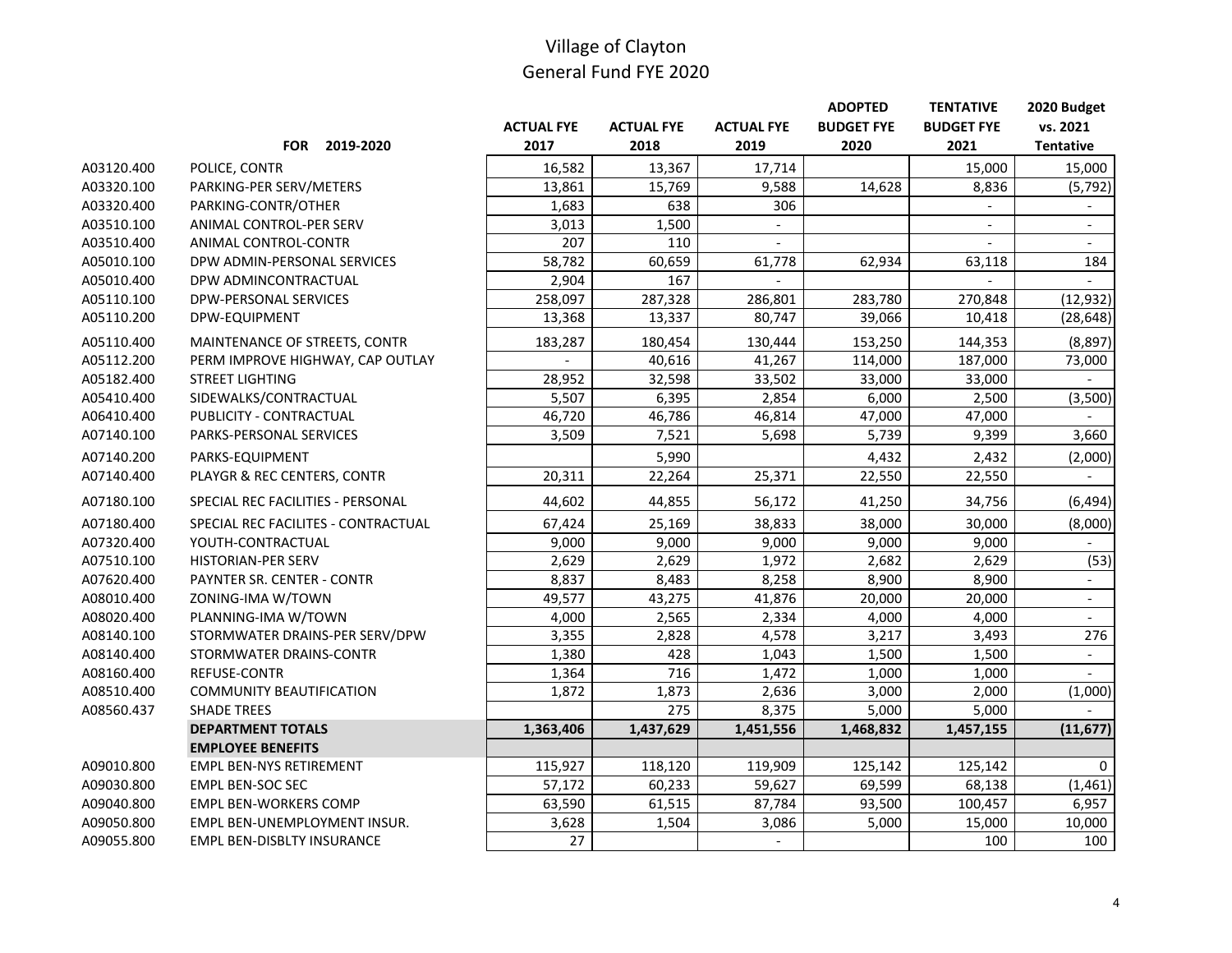|            |                                            |                   |                   |                   | <b>ADOPTED</b>           | <b>TENTATIVE</b>  | 2020 Budget      |
|------------|--------------------------------------------|-------------------|-------------------|-------------------|--------------------------|-------------------|------------------|
|            |                                            | <b>ACTUAL FYE</b> | <b>ACTUAL FYE</b> | <b>ACTUAL FYE</b> | <b>BUDGET FYE</b>        | <b>BUDGET FYE</b> | vs. 2021         |
|            | <b>FOR</b><br>2019-2020                    | 2017              | 2018              | 2019              | 2020                     | 2021              | <b>Tentative</b> |
| A09060.800 | <b>EMPL BENEFITS-OTHER</b>                 | 4,358             |                   |                   | 8,987                    | 8,987             |                  |
| A09060.801 | EMPL BEN-HEALTH INS.                       | 266,570           | 279,265           | 263,857           | 289,591                  | 228,876           | (60, 715)        |
| A09060.803 | <b>EMPL BEN-EAP</b>                        |                   |                   |                   | 456                      | 456               |                  |
| A09089.801 | <b>EMPL BEN-UNIFORMS</b>                   |                   | 5,753             | 6,040             | 6,225                    | 6,200             | (25)             |
|            | <b>EMPLOYEE BENEFITS TOTAL</b>             | 511,272           | 526,389           | 540,303           | 598,500                  | 553,356           | (45, 144)        |
| A09710.600 | <b>DEBT PRINCIPAL -BONDS</b>               | 120,000           | 100,000           | 100,000           | 100,000                  | 272,000           | 172,000          |
| A09710.700 | DEBT INTEREST, BONDS                       | 23,188            | 19,375            | 15,750            | 12,000                   | 31,201            | 19,201           |
| A09720.600 | DEBT - PRINCIPAL, BANS                     | 15,800            | 15,800            | 15,800            | $\overline{\phantom{0}}$ | 115,000           | 115,000          |
| A09720.700 | DEBT INTEREST, INSTALLMENT BONDS           | 593               | 356               | 4,284             | 3,182                    | 2,155             | (1,027)          |
| A09730.612 | DEBT PRINCIPAL, BANS                       |                   | 157,500           | 145,600           | 173,500                  |                   | (173, 500)       |
| A09730.700 | DEBT INTEREST, BANS                        |                   | 21,669            | 26,066            | 35,197                   |                   | (35, 197)        |
| A09785.600 | INSTALLMENT PURCHASE DEBT, PRINCIPAL       |                   | 35,057            | 30,880            | 31,875                   | 32,902            | 1,027            |
|            | <b>DEBT PRINCIPAL &amp; INTEREST TOTAL</b> | 159,581           | 349,757           | 338,380           | 355,754                  | 453,258           | (199, 652)       |
| A09901.901 | TO LIBRARY FUND                            | 34,000            | 34,000            | 34,000            | 34,000                   | 34,000            |                  |
| A09950.900 | TRANSFER, CAPITAL PROJ                     |                   | 183,406           |                   |                          |                   |                  |
|            | <b>TOTAL FOR EXPENSES</b>                  | 2,068,259         | 2,531,180         | 2,364,239         | 2,457,086                | 2,497,769         | 40,684           |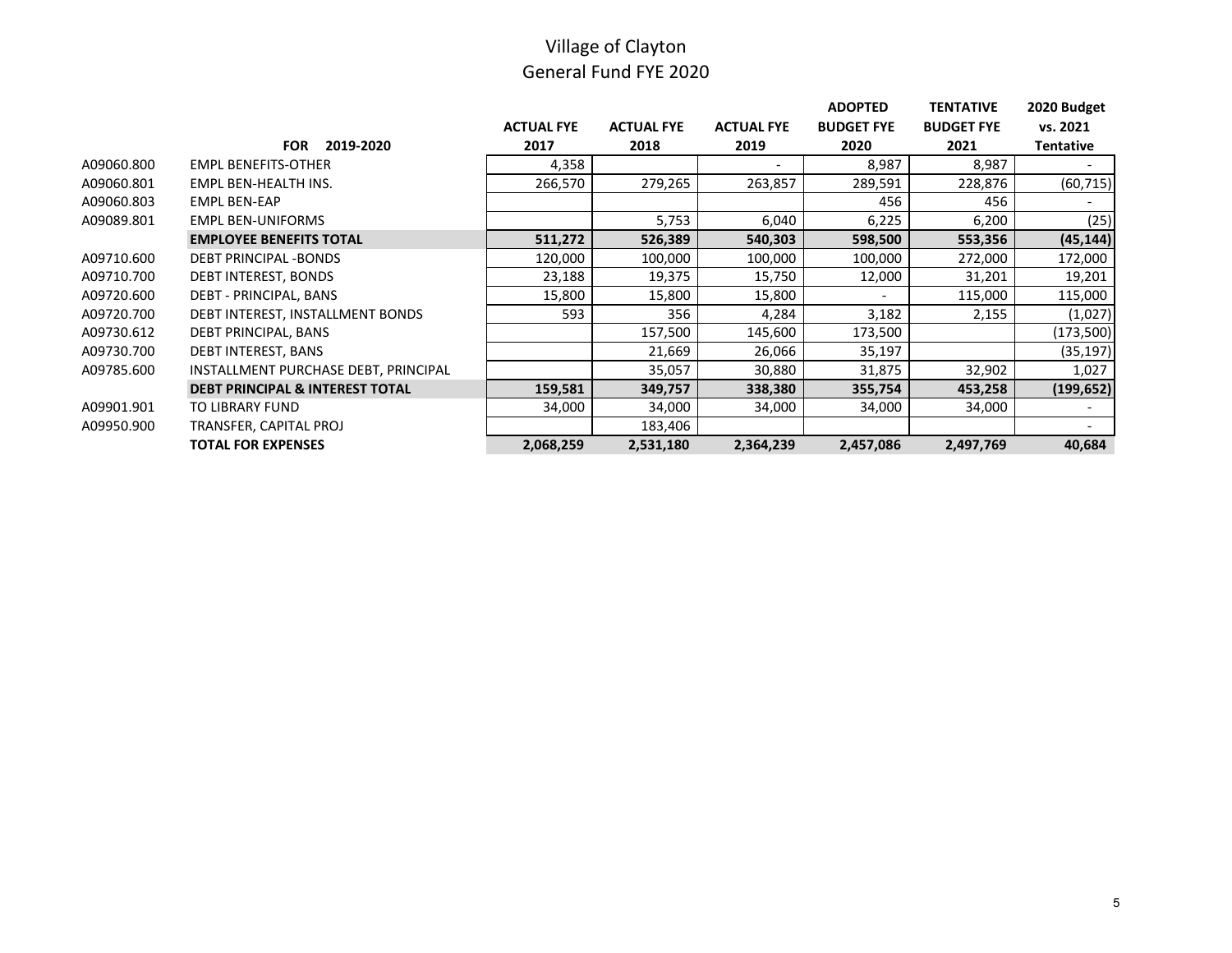### Village of Clayton Water Fund FYE 2021

|                                               | <b>Description</b>                     |                        | <b>FYE2017</b><br><b>ACTUAL</b> |                          | <b>FYE2018</b><br><b>ACTUAL</b> |    | <b>FYE20 Budget</b> | <b>Proposed FYE21</b><br><b>Budget</b> | <b>Current vs. Prior</b> |
|-----------------------------------------------|----------------------------------------|------------------------|---------------------------------|--------------------------|---------------------------------|----|---------------------|----------------------------------------|--------------------------|
| F02140.000                                    | Metered sales                          | \$                     | $628,516$ \$                    |                          | 608,185 \$                      |    | 624,500             | \$628,744                              | \$4,244                  |
| F02142.000                                    | Unmetered sales                        | \$                     | 950                             | $\ddot{\mathsf{S}}$      | 325                             | Ś  | 1,000               | \$1,000                                | \$0                      |
| F02144.000                                    | <b>Tapping Fees</b>                    | \$                     | 2,000                           |                          |                                 | \$ | 2,000               | \$2,000                                | \$0                      |
| F02148.000                                    | Interest & Penalties                   | \$                     | 7,290                           | \$                       | 8,570                           | \$ | 6,500               | \$6,500                                | \$0                      |
| F02401.000                                    | Interest                               | \$                     | 245                             | ٦\$                      | 421                             | \$ | 150                 | \$150                                  | \$0                      |
| F02410.000                                    | <b>Rental of Property</b>              | \$                     | 10,500                          | \$                       | 10,800                          | \$ | 12,000              | \$12,000                               | \$0                      |
| F02411.000                                    | <b>Water Tower Lease</b>               | \$                     | 10,164                          | \$                       | 10,164                          | \$ | 10,164              | \$10,164                               | \$0                      |
| FO5031.202                                    | <b>From Reserves</b>                   |                        |                                 |                          |                                 |    |                     |                                        | \$0                      |
| F02701.000                                    | <b>Refund of Prior Years Expenses</b>  | \$                     | 112                             | \$                       | 250                             |    |                     |                                        | \$0                      |
| F02770.000                                    | <b>Unclassified (Reimburse Meters)</b> | $\overline{\varsigma}$ |                                 |                          |                                 |    |                     |                                        | $\zeta$                  |
| F05031.000                                    | <b>Interfund Transfer</b>              | \$                     | 80,974                          |                          |                                 |    |                     |                                        |                          |
|                                               | <b>TOTAL FOR REVENUE</b>               | \$                     | 740,751                         | \$                       | 638,715                         | \$ | 656,314             | Ŝ.<br>$660,558$ \$                     | 4,244                    |
|                                               |                                        |                        |                                 |                          |                                 |    |                     |                                        |                          |
|                                               | <b>WATER FUND BUDGET</b>               |                        |                                 |                          |                                 |    |                     |                                        |                          |
| FX1380.400                                    | <b>Fiscal Agent Fees</b>               |                        |                                 | \$                       | 11,834                          |    | \$11,667            |                                        |                          |
| F01420.400                                    | Legal                                  | \$                     | 279                             | \$                       | 63                              |    | \$500               | \$500                                  | \$0                      |
| F01620.473 (FX1710.400) Administration, Contr |                                        | \$                     | 53,802                          | \$                       | 111,616                         |    | \$65,411            | \$67,046                               | \$1,635                  |
| F01910.400                                    | Insurance                              | \$                     | 8,121                           | \$                       | 7,686                           |    | \$8,200             | \$8,200                                | \$0                      |
| F01920.400                                    | <b>Municipal Association Dues</b>      | \$                     | 165                             | \$                       | 166                             |    | \$200               | \$0                                    | $-5200$                  |
| F01950.400                                    | Real Property Taxes(Rental)            | \$                     | 1,378                           | \$                       | 1,395                           |    | \$1,510             | \$1,540                                | \$30                     |
| F01989.400                                    | Other Govt Support                     |                        |                                 | \$                       | 68,917                          |    | \$71,935            | \$71,993                               | \$58                     |
|                                               | <b>WATER TREATMENT PLANT</b>           |                        |                                 |                          |                                 |    |                     |                                        |                          |
| F08320.100                                    | <b>PS-Pump Station</b>                 | \$                     | 50,216                          | ا ج                      | 59,191                          |    | \$52,999            | \$61,733                               | \$8,734                  |
| F08320.460                                    | <b>Utilities</b>                       | \$                     | 22,494                          | \$                       | 25,595                          |    | \$26,850            | \$26,000                               | $-$ \$850                |
| F08320.470                                    | Safety                                 | \$                     | 81                              | \$                       | 82                              |    | \$1,000             | \$1,000                                | \$0                      |
| F08320.472                                    | Chemicals                              | \$                     | 10,918                          | \$                       | 12,959                          |    | \$20,000            | \$17,000                               | $-$3,000$                |
| F08320.473                                    | <b>Consultant Services</b>             |                        |                                 |                          |                                 |    | \$0                 | \$0                                    | \$0                      |
| F08320.475                                    | 0&M                                    | \$                     | $17,308$ \$                     |                          | 12,427                          |    | \$24,211            | \$15,000                               | $-59,211$                |
| F08320.477                                    | Training/Dues/Mileage                  | \$                     | 2.119                           | $\overline{\phantom{a}}$ | 1,617                           |    | \$2,401             | \$1,500                                | $-5901$                  |
|                                               | <b>DISTRIBUTION</b>                    |                        |                                 |                          |                                 |    |                     |                                        |                          |
| F08340.100                                    | <b>PS-Distribution</b>                 | \$                     | 17,773                          | \$                       | 18,573                          |    | \$17,607            | \$16,868                               | $-5739$                  |
| F08340.106                                    | <b>PS-DPW Water Distribution</b>       |                        |                                 |                          |                                 |    |                     | \$30,200                               | \$30,200                 |
| F08340.200                                    | Equipment-Distribution                 | \$                     | 6,386                           |                          |                                 |    | \$51,000            | \$10,000                               | $-$41,000$               |
| F08340.461                                    | Utilities-Electric                     | \$                     | $505 \, \zeta$                  |                          | 753                             |    | \$700               | \$700                                  | $\frac{1}{2}$            |
| F08340.466                                    | 0&M                                    | \$                     | 9,378                           | \$                       | 17,423                          |    | \$11,500            | \$11,500                               | $\overline{50}$          |
| F08340.480                                    | Service Contracts                      | \$                     | 3,100                           | ٦\$                      | 525                             |    | \$6,500             | \$12,000                               | \$5,500                  |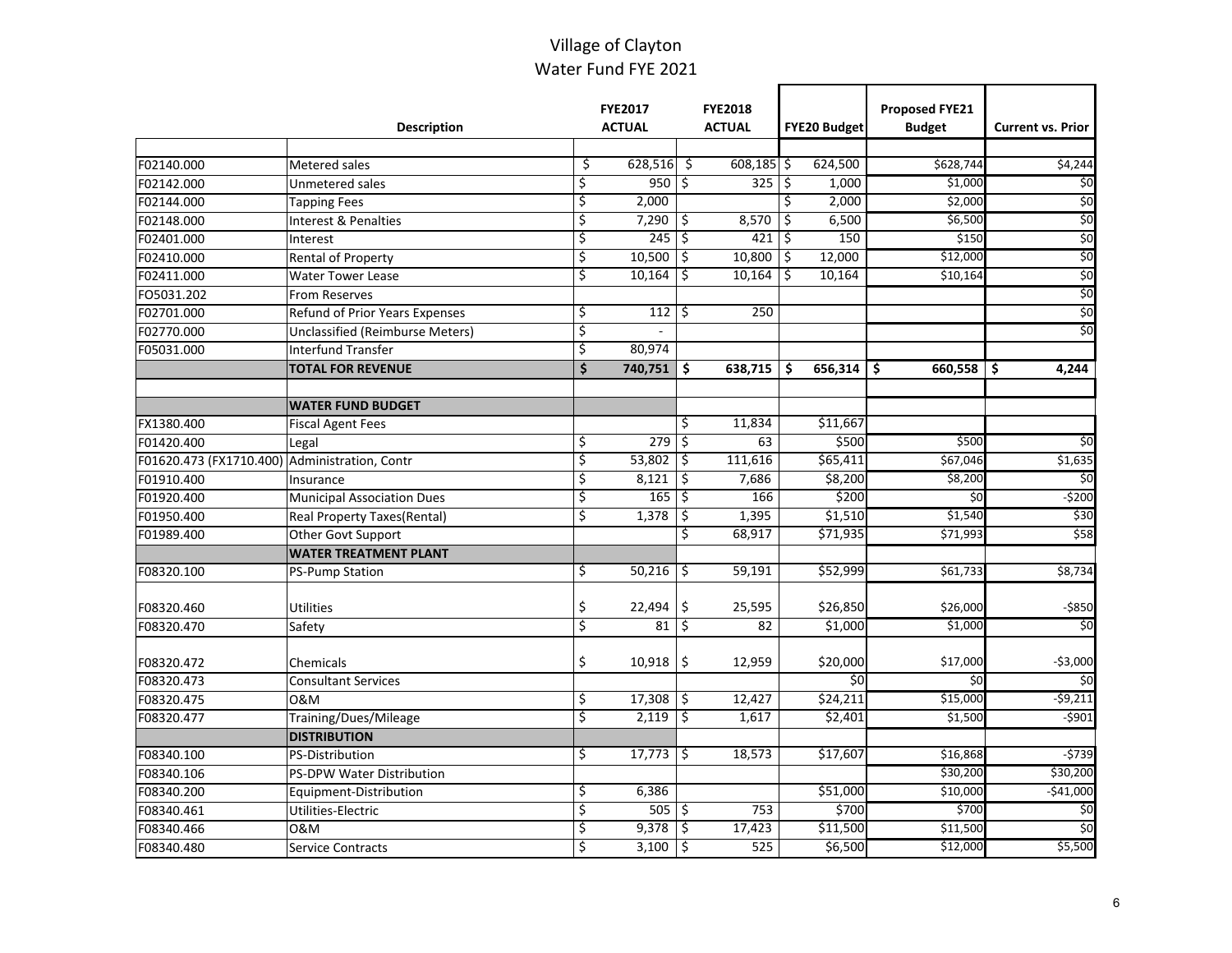### Village of Clayton Water Fund FYE 2021

|            |                                                 |    | <b>FYE2017</b> |     | <b>FYE2018</b> |                     | <b>Proposed FYE21</b> |                          |
|------------|-------------------------------------------------|----|----------------|-----|----------------|---------------------|-----------------------|--------------------------|
|            | <b>Description</b>                              |    | <b>ACTUAL</b>  |     | <b>ACTUAL</b>  | <b>FYE20 Budget</b> | <b>Budget</b>         | <b>Current vs. Prior</b> |
| F08340.493 | O&M-Laboratory Services                         | Ş  | 1,601          | Ŝ.  | 3,173          | \$2,500             | \$1,800               | $-5700$                  |
|            | <b>EMPLOYEE PERSONNAL SERVICES</b>              |    |                |     |                |                     |                       |                          |
| F09010.800 | <b>IEMPL BEN-NYS Retirement</b>                 | \$ | 11,177         | Ŝ.  | 11,227         | \$11,042            | \$11,042              | \$0                      |
| F09030.800 | <b>EMPL BEN-SOC SEC</b>                         | \$ | 5,179          | \$  | 5,934          | \$6,137             | \$6,913               | \$776                    |
| F09040.800 | EMPL BEN-WORKER COMP                            |    |                |     | 3,900          | \$8,250             | \$8,864               | \$614                    |
| F09060.800 | <b>EMPL BEN-Other</b>                           | \$ | 899            | \$  | 1,126          | \$845               | \$845                 | \$0                      |
| F09060.801 | <b>EMPL BEN-Health Ins.</b>                     | \$ | 28,728         | \$  | 32,499         | \$25,552            | \$20,195              | $-55,357$                |
| F09060.803 | <b>EMPL BEN-EAP</b>                             | \$ | 38             | \$  | 38             | \$35                | \$35                  | \$0                      |
| F09089.801 | <b>EMPL BEN-Uniforms</b>                        | \$ | 529            | \$  | 583            | \$500               | \$500                 | \$0                      |
| F09710.605 | Bonds/Re-Funding                                | \$ | 65,000         | Ŝ.  | 65,000         | \$65,000            | \$65,000              | \$0                      |
| F09710.606 | Debt Serv - Prin Hungerford Pt.                 | \$ | 22,731         | \$  | 14,200         | \$14,200            | \$14,200              | \$0                      |
| F09710.705 | Interest / re-funding                           | \$ | 18,469         | S.  | 15,381         | \$9,125             | \$9,125               | \$0                      |
| F09710.706 | Debt Serv Int-Hungerford Pt.                    | \$ | 8,531          | \$  | 16,530         | \$15,465            | \$15,465              | $\frac{1}{6}$            |
| F09720.600 | Debt Serv - SIB Prin Water Meter Automation     | \$ | 32,000         | Ŝ.  | 32,000         | \$0                 | \$0                   | \$0                      |
| F09720.700 | Debt Serv - SIB Prin Water Meter Automation     | \$ | 1,600          | -\$ | 960            | \$0                 | \$0                   | \$0                      |
| F09730.600 | <b>BAN Principal (NYS RTE12E)</b>               | Ś  | 50,000         |     |                |                     |                       | \$0                      |
| F09730.601 | <b>BAN Principal (Water System Improvement)</b> | \$ |                |     |                | \$<br>64,000        | \$67,000              | \$3,000                  |
| F09730.700 | <b>BAN Interest</b>                             | \$ | 620            |     |                |                     |                       | \$0                      |
| F09730.701 | Debt Svc BAN Interest (water system)            | \$ |                |     |                | \$<br>21,716        | \$110,055             | \$88,339                 |
| F09901.901 | <b>To General Fund</b>                          | \$ |                |     |                |                     |                       | \$0                      |
| F09901.903 | <b>To Capital Reserve</b>                       | \$ | ٠              |     |                | \$125,883           |                       | $-$125,883$              |
|            | <b>TOTAL</b>                                    | \$ | 451,123        | \$. | 553,372 \$     | 744,441 \$          | 683,819 \$            | (48, 956)                |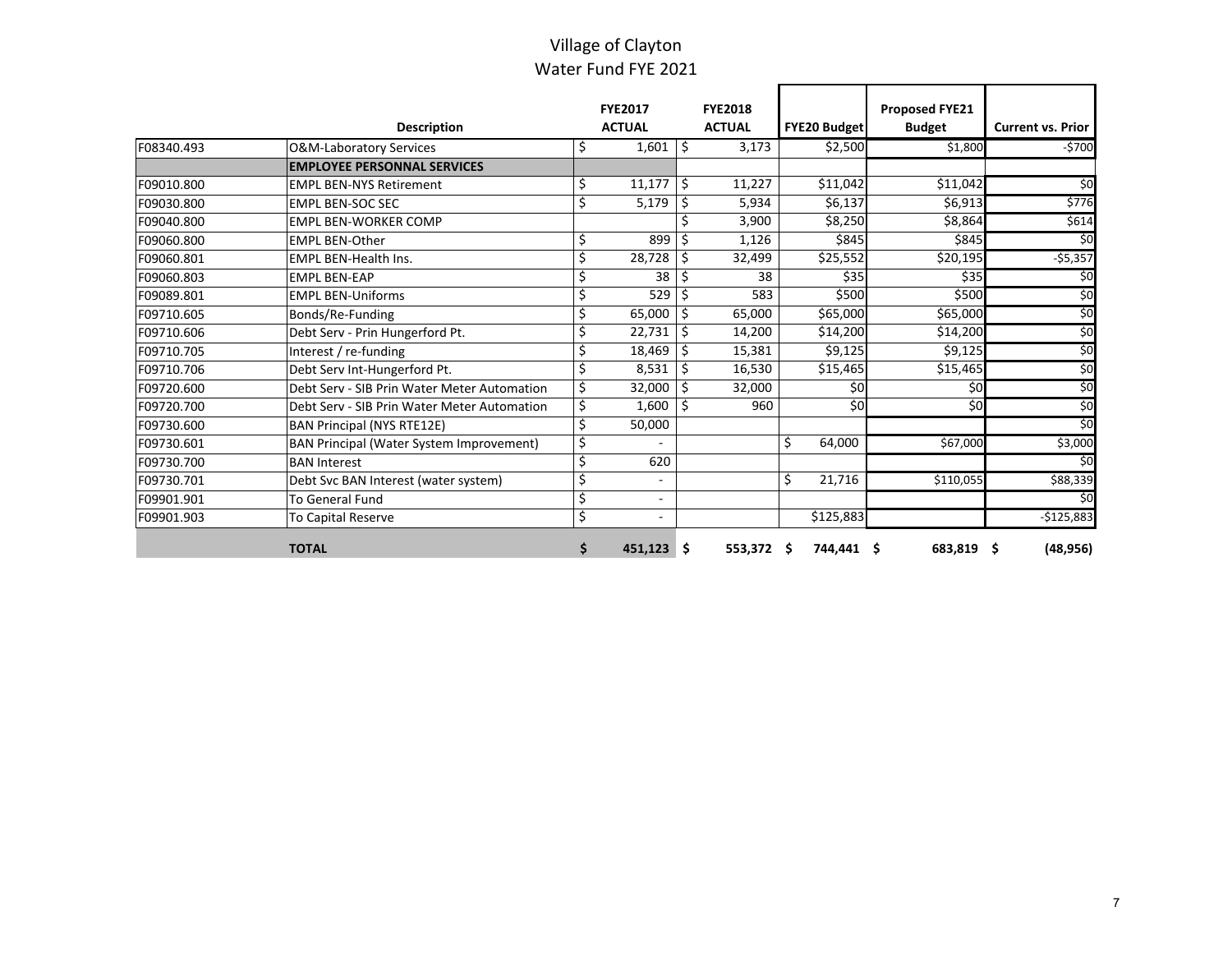| SEWER BUDGET, (G0) |                                     |                       |                |                       |                     |                       |    |                     |    |                       |               |                          |
|--------------------|-------------------------------------|-----------------------|----------------|-----------------------|---------------------|-----------------------|----|---------------------|----|-----------------------|---------------|--------------------------|
|                    |                                     |                       |                |                       |                     |                       |    |                     |    | <b>Proposed FYE21</b> |               |                          |
|                    | <b>Description</b>                  | <b>FYE2017 Actual</b> |                | <b>FYE2018 Actual</b> |                     | <b>FYE2019 Actual</b> |    | <b>FYE20 Budget</b> |    | <b>Budget</b>         |               | <b>Current vs. Prior</b> |
|                    | <b>REVENUES</b>                     |                       |                |                       |                     |                       |    |                     |    |                       | Ŝ             |                          |
| G02121.000         | <b>Sewer Rents</b>                  | \$<br>613,598         | \$             | $580,210$ \$          |                     | 600,561               | \$ | 596,900.00          | \$ | 623,312               | $\mathcal{S}$ | 26,412                   |
| G02122.000         | Sewer Charges                       | \$<br>4,800           | \$             | 2,400                 | $\ddot{\mathsf{S}}$ |                       | \$ | 1,600               | \$ | 1,600                 | \$            |                          |
| G02128.000         | Penalties                           | \$<br>6,985           | \$             | $8,483$ \$            |                     | 1,231                 | \$ | 6,000               | \$ | $6,000$ $\frac{2}{5}$ |               | $\blacksquare$           |
| G02144.000         | <b>Tapping Fees</b>                 | \$                    | \$             |                       |                     |                       | \$ | 1,000               | \$ | $1,000$ \$            |               |                          |
| G02374.000         | Service, Town (Heritage Hts. Sewer) | \$<br>32,114          | \$             | 32,114                |                     |                       | \$ | 32,114              | \$ | $32,114$ \$           |               |                          |
| G02375.000         | Service, NYS (CVCF O&M)             | \$<br>376,282         | \$             | 452,099               | \$                  | 444,652               | \$ | 350,000             | \$ | $407,973$ \$          |               | 57,973                   |
| G02375.001         | Service, NYS (Cedar Pt. State Park) | \$<br>8,788           | \$             | 10,159                |                     |                       | \$ | 8,500               | \$ | $7,201$ \$            |               | (1, 299)                 |
| G02401.000         | Interest                            | \$<br>411             | \$             | $275$ \$              |                     | 2,504                 | \$ | 20                  | \$ | 20                    | \$            |                          |
| G02701.000         | <b>Refund Prior Years Expenses</b>  | \$<br>7,300           |                |                       |                     |                       |    |                     |    |                       |               |                          |
| G05031.000         | From Capital Reserve                | \$<br>34,482          |                |                       |                     |                       |    |                     | \$ | 50,000                | \$            | 50,000                   |
| G05999.000         | <b>Unappropriated Fund Balance</b>  |                       |                |                       |                     |                       |    |                     |    |                       |               |                          |
|                    | <b>TOTAL FOR REVENUE</b>            | \$1,084,758.78        |                | \$1,085,738.96        |                     | \$1,048,948.00        |    | \$996,134.00        |    | \$1,129,220.55        |               | 133,087                  |
|                    |                                     |                       |                |                       |                     |                       |    |                     |    |                       |               |                          |
|                    | <b>EXPENDITURES</b>                 |                       |                |                       |                     |                       |    |                     |    |                       |               |                          |
| G01420.400         | Legal Services                      |                       |                |                       |                     |                       | \$ | 1,000               | \$ | $1,000$   \$          |               |                          |
| G01620.473         | Administration, (G01710.400)        | \$<br>54,707          | $\mathfrak{S}$ | $128,930$ \$          |                     | 59,797                | \$ | 77,078              | \$ | 67,046                | \$            | (10, 032)                |
| G01910.400         | Insurance                           | \$<br>14,799          | \$             | $14,031$ \$           |                     | 14,230                | \$ | 15,000              | \$ | 15,000                | \$            |                          |
| G01920.400         | Municpal Assn Dues, Contr Expend    | \$<br>165             | \$             | $166 \frac{2}{5}$     |                     | 203                   | ې  |                     | \$ |                       | \$            | $\omega$                 |
| G01989.400         | Other Govt. Support                 | \$<br>154,524         | \$             | 12,072                | \$                  | 68,065                | Ś  | 71,935              | \$ | 71,993                | \$            | 58                       |
|                    | <b>INSIDE VILLAGE</b>               |                       |                |                       |                     |                       |    |                     |    |                       |               |                          |
| G08120.100         | PS-Inside Village                   | \$<br>21,131          | \$             | 22,391                | \$                  | 12,346                | \$ | 21,083              | \$ | 18,284                | \$            | (2,799)                  |
| G08120.106         | SAN SWRS-PS/DPW Flushing            | \$<br>5,092           | \$             | 2,400                 |                     |                       | \$ | 4,500               | \$ | 20,000                | \$            | 15,500                   |
| G08120.200         | Equipment Inside Village            | \$                    | \$             | $104,450$ \$          |                     | 11,708                | \$ | 5,000               | \$ | $5,000$ \$            |               |                          |
| G08120.461         | <b>Utilities</b>                    | \$<br>25,582          | \$             | 27,692                |                     |                       | \$ | 25,000              | \$ | 22,000                | \$            | (3,000)                  |
| G08120.465         | 0&M                                 | \$<br>62,592          | \$             | $48,652$ \$           |                     | 38,955                | \$ | 123,225             | \$ | 112,000               | \$            | (11, 225)                |
| G08120.473         | <b>Consultant services</b>          | \$<br>5,080           | \$             | 2,524                 |                     |                       | \$ | 20,000              | \$ |                       | \$            | (20,000)                 |
|                    | <b>OUTSIDE VILLAGE</b>              |                       |                |                       |                     |                       |    |                     |    |                       |               |                          |
| G08125.100         | PS-Outside Village                  | \$<br>8,706           | \$             | 9,791                 |                     |                       | \$ | 8,960               | \$ | $9,574$ \$            |               | 614                      |
| G08125.200         | Equip-Outside Village               | \$                    |                |                       |                     |                       | \$ | 18,000              | \$ | $5,000$ \$            |               | (13,000)                 |
| G08125.461         | Utilities-Electric                  | \$<br>10,249          | \$             | 10,916                |                     |                       | \$ | 10,000              | \$ | 10,000                | \$            |                          |
| G08125.472         | Chemicals                           | \$<br>14,294          | \$             | 13,209                |                     |                       | \$ | 14,600              | \$ | 15,000                | \$            | 400                      |
| G08125.475         | O&M-Repairs                         | \$                    | \$             | 3,164                 |                     |                       | Ś. | 9,000               | \$ | 4,000                 | l\$           | (5,000)                  |
|                    | <b>WWTP</b>                         |                       |                |                       |                     |                       |    |                     |    |                       |               |                          |
| G08130.100         | PS-WWTP                             | \$<br>65,667          | \$             | 57,761                | \$                  | 91,734                | \$ | 59,791              | \$ | 74,265                | \$            | 14,474                   |
| G08130.200         | Equipment-WWTP                      |                       |                |                       |                     |                       | \$ | 16,100              | \$ | 10,000                | \$            | (6, 100)                 |
|                    |                                     |                       |                |                       |                     |                       |    |                     |    |                       |               |                          |
| G08130.461         | <b>Utilities</b>                    | 40,321                |                | 41,159                |                     |                       |    | 45,709 \$           |    | 47,600                | \$            | 1,891                    |
| G08130.465         | 0&M                                 | 15,306                |                | 12,735                |                     | $4,774$ \$            |    | 54,000              | ه  | 30,000                | \$            | (24,000)                 |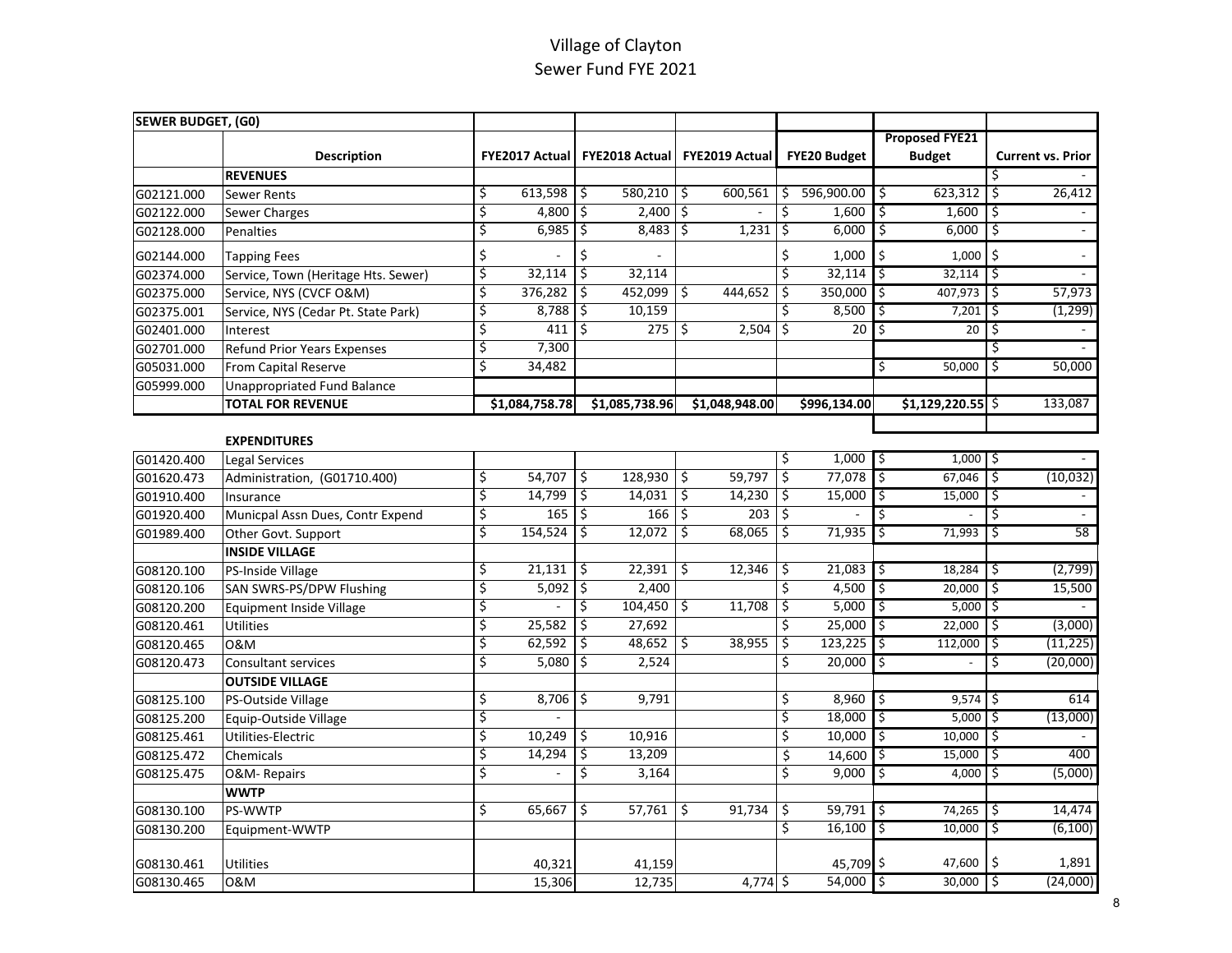| <b>SEWER BUDGET, (GO)</b> |                                               |    |                |     |                           |    |                       |                  |                     |    |                       |    |                          |
|---------------------------|-----------------------------------------------|----|----------------|-----|---------------------------|----|-----------------------|------------------|---------------------|----|-----------------------|----|--------------------------|
|                           |                                               |    |                |     |                           |    |                       |                  |                     |    | <b>Proposed FYE21</b> |    |                          |
|                           | <b>Description</b>                            |    | FYE2017 Actual |     | <b>FYE2018 Actual</b>     |    | <b>FYE2019 Actual</b> |                  | <b>FYE20 Budget</b> |    | <b>Budget</b>         |    | <b>Current vs. Prior</b> |
| G08130.470                | Safety                                        | \$ | 352            | \$  | 808                       |    |                       | \$               | 2,000               | Ś. | 500                   | Ŝ  | (1,500)                  |
| G08130.472                | Chemicals                                     | Ś  | 7,471          | Ŝ.  | 7,650                     |    |                       | $\overline{\xi}$ | 10,000              | Ŝ. | 9.500                 | Ŝ  | (500)                    |
| G08130.477                | Training/Dues/Mileage                         |    | 10,201         |     | 9,230                     |    |                       |                  | $12,426$ \$         |    | 10,500                | \$ | (1, 926)                 |
| G08130.480                | <b>O&amp;M-Service Contracts</b>              | Ś  | 5,626          | \$  | 4,698                     |    |                       | \$               | 16,000              | Ŝ. | 16,500                | \$ | 500                      |
| G08130.493                | O&M-Laboratory services                       | Ś  | 10,992         | \$  | 12,838                    |    |                       | \$               | 7,300               |    | 6,000                 | \$ | (1, 300)                 |
| G08160.414                | Sludge                                        | Ś  | 163,897        | Ś.  | 182,705                   | \$ | 328,896               | Ś                | 180,000             | Ŝ. | 160,000               | Ŝ  | (20,000)                 |
|                           | <b>EMPLOYEE BENEFITS</b>                      |    |                |     |                           |    |                       |                  |                     |    |                       |    |                          |
| G09010.800                | <b>Empl BEN-NYS Retirement</b>                | \$ | 11,177         | \$  | 11,227                    | \$ | 14,147                | \$               | 11,042              | \$ | 11,042                | Ś  | (0)                      |
| G09030.800                | Empl BEN-SOC SEC                              | Ś  | 7,665          | Ŝ.  | 7,043                     | S, | 7,991                 | Ŝ.               | 6,137               | \$ | 6,913                 | Ŝ  | 776                      |
| G09040.800                | Empl BEN- WORKERS COMP                        |    |                |     | 3,900                     | Ŝ. | 7,745                 | \$               | 8,250               | \$ | 8,250                 | \$ |                          |
| G09060.800                | Empl BEN-Other                                | \$ | 899            |     | 626                       |    |                       | \$               | 952                 |    | 952                   | Ś  |                          |
| G09060.801                | Empl BEN-Health Ins                           | Ś  | 41,590         |     | 31,624                    | \$ | 63,428                | \$               | 25,552              | \$ | 20,195                | S  | (5, 357)                 |
| G09060.803                | Empl EAP                                      |    | 38             | Ŝ.  | 38                        |    |                       | Ŝ.               | 40                  | Ś  | 40                    | Ś  |                          |
| G09089.801                | Empl BEN-Uniforms                             | Ś  | 530            | \$  | 576                       | Ŝ. | 572                   | \$               | 560                 | Ś  | 560                   | Ś  |                          |
| G09710.604                | Debt Serv-Bonds (C6-6012-02-00)               |    | 23,000         | \$  | 23,000                    |    |                       | \$               | 23,000              | Ś  | 23,000                | Ś  |                          |
| G09710.605                | Debt Serv-East Side / EFC                     | \$ | 39,322         | \$  | 39,322                    |    |                       | \$               | 39,322              | \$ | 39,322                | \$ |                          |
| G09710.606                | Debt Serv-Prin-West Side Phase 2              | Ś. | 111,000        | Ś   | 111,000                   |    |                       | $\overline{\xi}$ | 111,000             | \$ | 111,000               | \$ |                          |
| G09710.608                | Debt Serv -Prin (C6-6012-07-00) Sewer Reha \$ |    | 95,174         | Ś   | 96,815                    |    |                       | Ś                | 100,097             | \$ | 101,722               | \$ | 1,625                    |
| G09730.600                | <b>BAN Principal</b>                          |    |                |     |                           | \$ | 271,778               |                  |                     |    |                       | Ś  |                          |
| G09730.701                | <b>BAN Interest</b>                           |    | ٠              |     |                           |    |                       |                  |                     |    |                       |    |                          |
| G09901.900                | <b>To General Fund</b>                        |    |                |     |                           |    |                       |                  |                     |    |                       | \$ |                          |
| G09950.900                | To Reserves                                   | Ś  |                |     |                           |    |                       | \$               | 25,000              |    |                       | \$ | (25,000)                 |
|                           | <b>TOTAL EXPENDITURES</b>                     | \$ | 1,027,147      | \$. | $\overline{1,055,141}$ \$ |    | 996,369               | ۱\$              | $1,178,659$ \$      |    | 1,063,757             |    |                          |